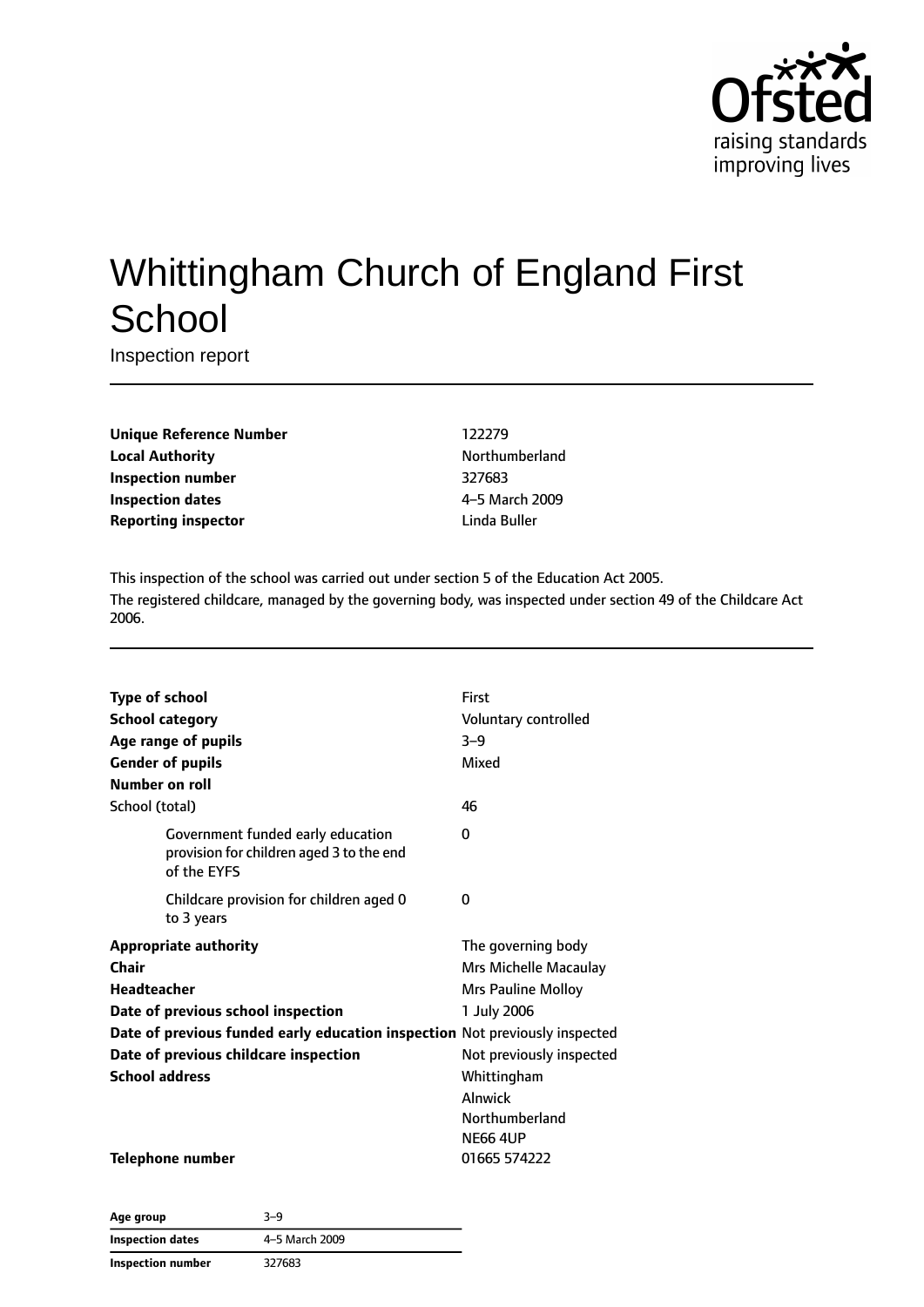**Fax number** 01665 574763

| Age group         | $3 - 9$        |
|-------------------|----------------|
| Inspection dates  | 4-5 March 2009 |
| Inspection number | 327683         |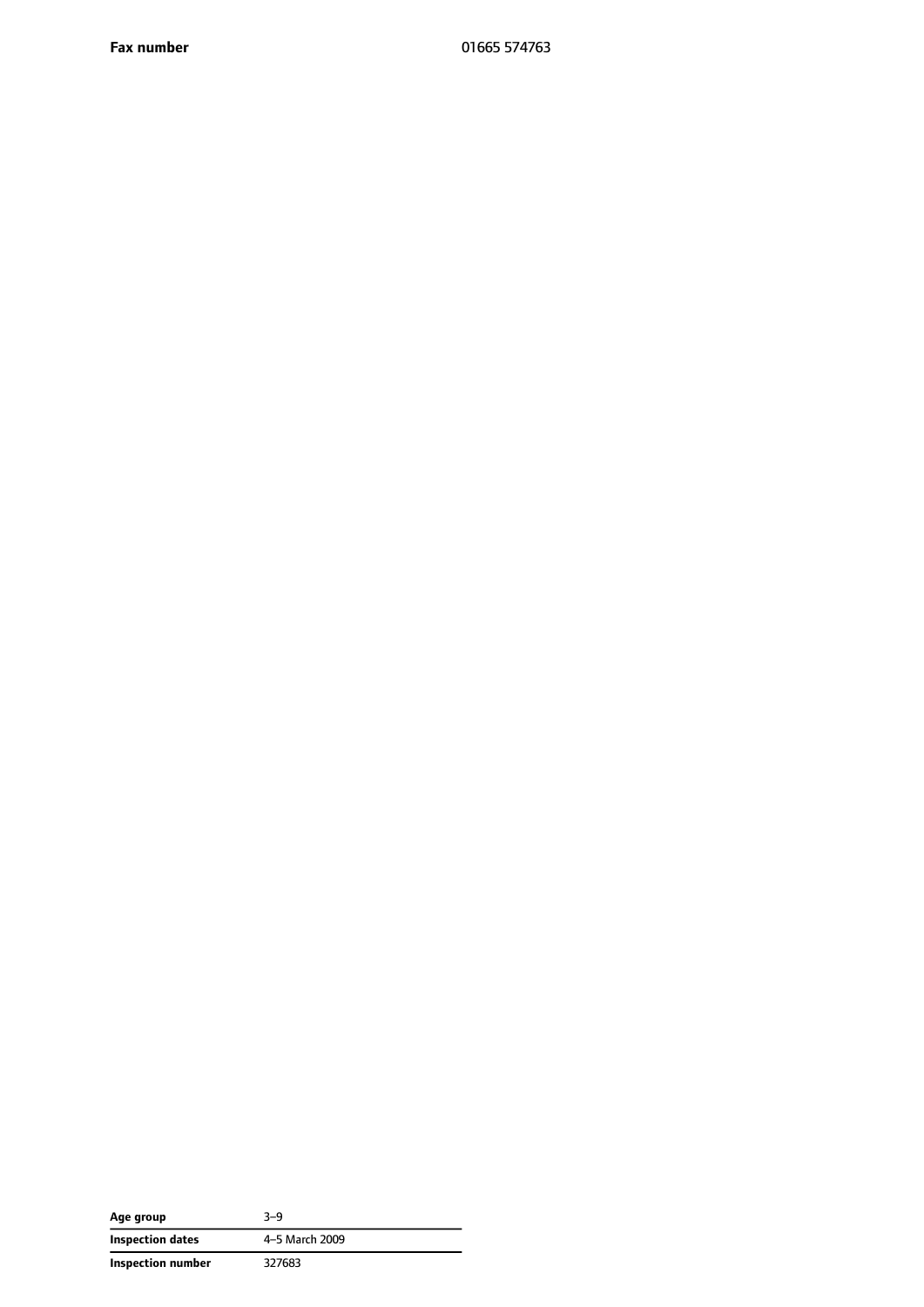.

<sup>©</sup> Crown copyright 2009

Website: www.ofsted.gov.uk

This document may be reproduced in whole or in part for non-commercial educational purposes, provided that the information quoted is reproduced without adaptation and the source and date of publication are stated.

Further copies of this report are obtainable from the school. Under the Education Act 2005, the school must provide a copy of this report free of charge to certain categories of people. A charge not exceeding the full cost of reproduction may be made for any other copies supplied.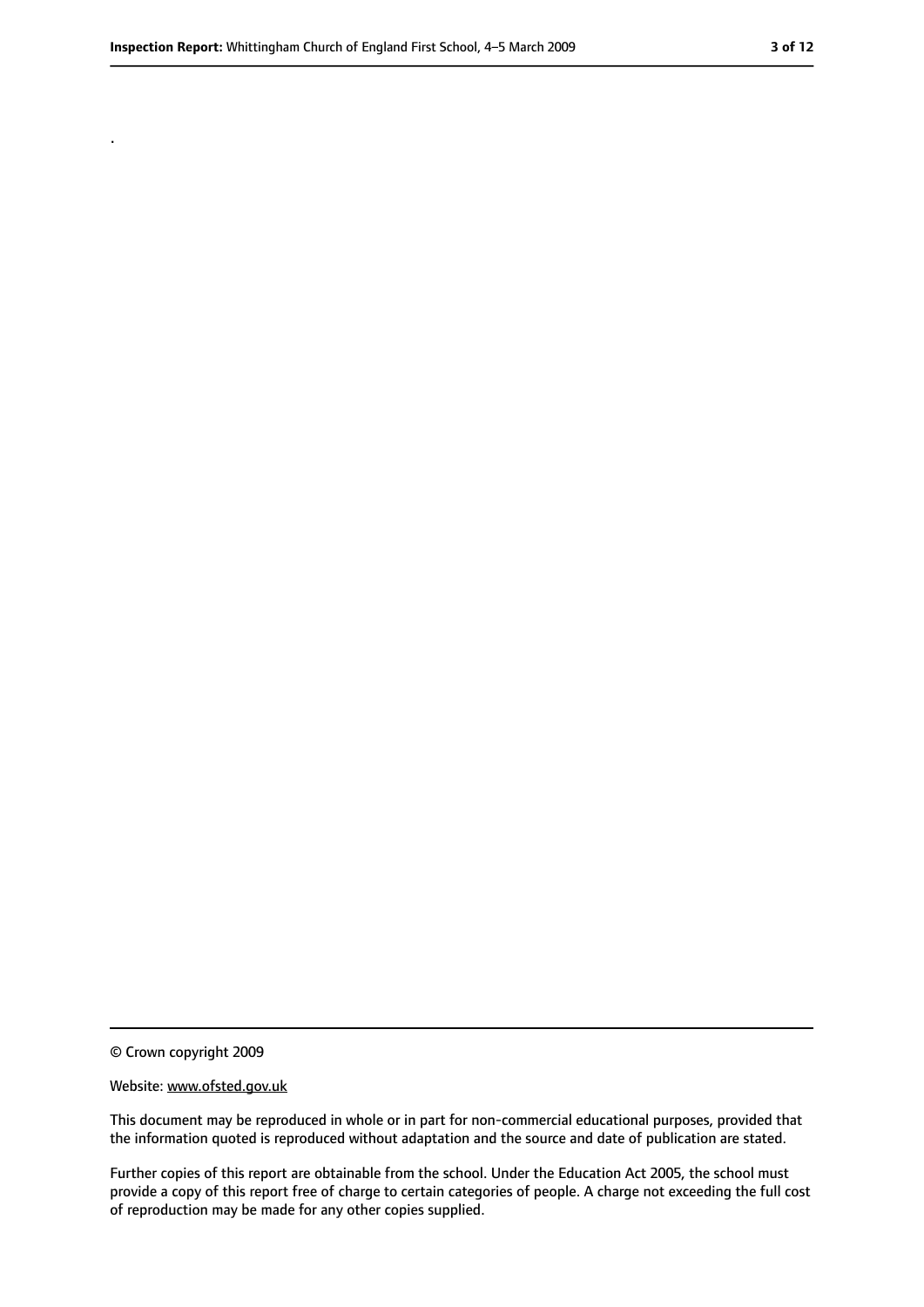# **Introduction**

The inspection was carried out by an Additional Inspector.

### **Description of the school**

This small rural school serves an area which is similar to others nationally in terms of social and economic advantage. Almost all pupils are of White British heritage. A smaller proportion of pupils than in other schools claim a free school meal. The proportion of pupils who have learning difficulties and/or disabilities is below average and no pupils have a statement of their special educational needs. Pupil numbers have fallen since the last inspection and the headteacher remains the only full-time member of staff.

### **Key for inspection grades**

| Outstanding  |
|--------------|
| Good         |
| Satisfactory |
| Inadequate   |
|              |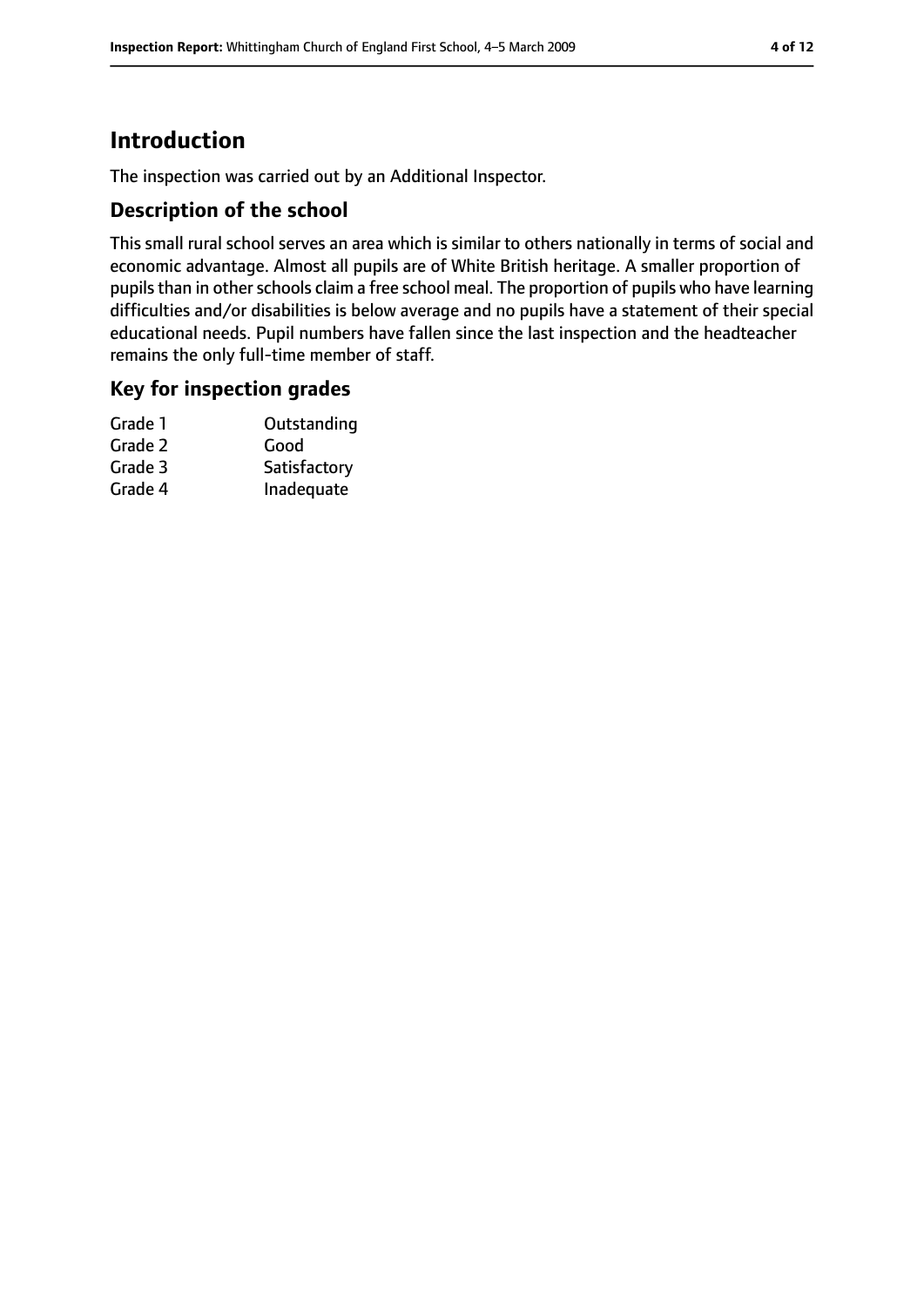# **Overall effectiveness of the school**

#### **Grade: 2**

This is a good school. It has some outstanding features and has improved well since the last inspection. A strong Christian ethos underpins all that the school does. Adults provide excellent role-models and consequently the school is a happy and inviting place in which to work and learn. Parents are very positive in their support of the school, they are pleased with the progress their children make and appreciative of how closely the school involves them in their children's learning.

Throughout the school excellent pastoral care leads to outstanding personal development and well-being for pupils. Pupils' spiritual, social, moral and cultural development is outstanding. Pupils thoroughly enjoy school and this is reflected in their enthusiastic participation in activities and their well above average attendance. Pupils have excellent social skills, they are polite and courteous and extremely keen to share their pride in their own and others' achievements. Pupils adopt healthy lifestyles and possess an excellent understanding of the importance of healthy diets and taking regular exercise. Good partnerships with other schools, agencies and local experts help pupils to develop a secure knowledge of safe practices. Charity initiatives and participation in a range of celebrations, such as Chinese New Year, food for the homeless and seeds for Africa help pupils to develop a good understanding of social and cultural diversity. Excellent personal qualities and good basic knowledge prepare pupils well for the future.

Good teaching is contributing to pupils' good achievement. Teachers' excellent relationships with their pupils ensure that pupils have outstanding attitudes to learning and behave extremely well. Explanations, instructions and questioning promote learning effectively. High quality feedback provides pupils with a clear view of how well they are doing and provides effective guidance regarding what is needed to further improve their work. The small number of pupils in each year group can make comparisons between years unreliable; nevertheless, standards at the end of Year 2 and Year 4 have steadily increased in recent years and are above average overall. However standards in mathematics in Year 3 and 4 are around average. Good curriculum provision, which links subjects together, is one of the reasons for pupils' very good progress in literacy. Central topics such as the current 'Living Eggs' are used very effectively to motivate learners and provide them with a real purpose for their work. This is less effective in mathematics where pupils in Key Stage 2 do not have the same extended opportunities to put their good mathematical knowledge into practice.

Good leadership and management have ensured the school's continuous improvement. Under the clear direction of the headteacher, staff, governors and parents work collaboratively to provide pupils with a good standard of education within a school where everyone is treated equally. Community cohesion is promoted well. The school provides a valued service both to those within the local village and for those living in isolated rural settings. The school has carried out an audit of its provision and plans are in place to further extend the school's good work in national and global dimensions. The school has a good understanding of its strengths and weaknesses and actions taken to bring about improvement have in the main been highly successful. This provides the school with a good capacity to improve further. However, monitoring activities are in the most part informal. This lack of rigour means that the school does not always check carefully enough if changes to curriculum provision have resulted in better progress by pupils. This is particularly evident in mathematics in Key Stage 2. Governance is satisfactory. Governors have a good understanding of the school's strengths and weaknesses and monitor provision well to maintain good quality provision. However, they have not ensured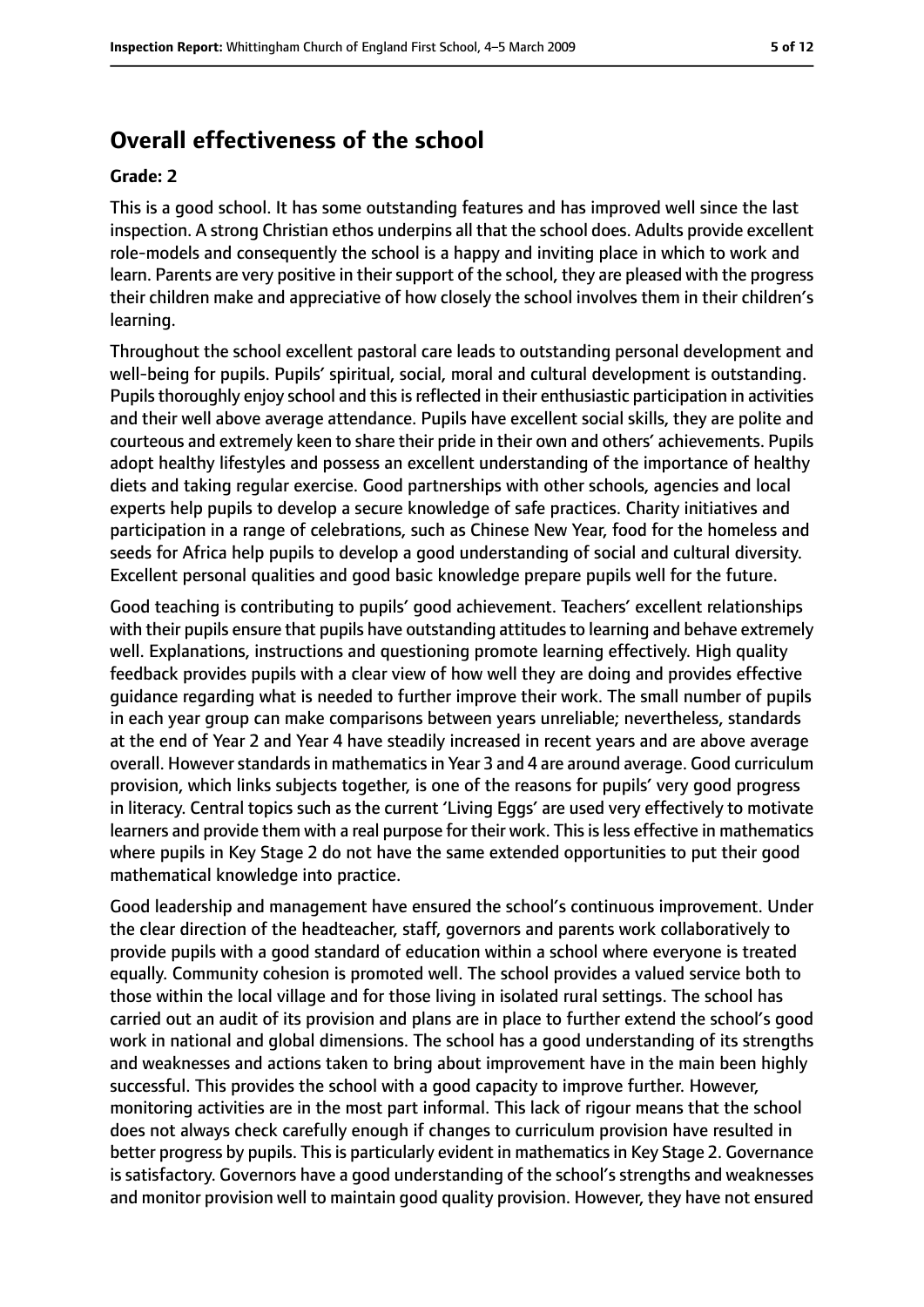that the Nursery provision is always led by a school teacher in line with the requirements of the Early Years Foundation Stage.

# **Effectiveness of the Early Years Foundation Stage**

#### **Grade: 2**

Good links with parents and carers and clear routines ensure that children make a good start to their learning in the Early Years Foundation Stage. Standards on entry vary from year-to-year, but most children enter the Nursery with levels of skill and knowledge that are expected of their age. Provision for children'slearning and development is good. However, Nursery children are not always led by a school teacher. Nevertheless children achieve well because they are helped to develop good attitudes to learning and thoroughly enjoy the tasks planned for them. There is a good range of activities with a clear emphasis each day on oral work and linking sounds and letters, leading to early reading and emergent writing. Occasionally, these are over-directed by adults and this limits children's independence. Effective planning leads to good use of the outdoor area to extend children's experiences in all areas of their learning. Staff ensure that children's welfare is promoted exceptionally well. Staff and children enjoy warm and positive relationships and this fosters in children a strong sense of security and self confidence. As a result, they make outstanding progressin their personal and social development. Children go out of their way to look out for each other and encourage their friendsto participate and play together. Leadership and management are satisfactory. Regular assessments of children's progress are recorded; however, these are not yet analysed fully on entry to give a complete picture of children's progress from the beginning of Nursery to the end of their Reception Year.

### **What the school should do to improve further**

- Improve the rigour of monitoring procedures to increase the rate of pupils' progress in mathematics in Key Stage 2.
- Ensure that the Nursery provision is always led by a school teacher.

# **Achievement and standards**

#### **Grade: 2**

Achievement is good overall. Most pupils enter Year 1 with standards that are slightly above average, with high standards in their personal development. In Key Stage 1, pupils experience good teaching; consequently, most pupils attain standards that are above average in reading, writing and mathematics. A strong focus on improving pupils' literacy skills resulted in exceptional progress by pupils who left Year 4 in 2008, with many attaining levels well above those expected for their age. Pupils made satisfactory progress in mathematics in Year 4 to maintain above expected standards. Pupils with learning difficulties and/or disabilities are well supported and make the same good overall progress as other groups.

# **Personal development and well-being**

#### **Grade: 1**

Outstanding development of pupils' spiritual, moral, social and cultural understanding provides pupils with an excellent belief in their own ability and a high level of respect and concern for the views and feelings of others. Positive attitudes and excellent relationships permeate every aspect of school life. Attendance levels are outstanding. Pupils know how to keep themselves safe, they are polite, articulate and behave superbly. They enthusiastically partake in the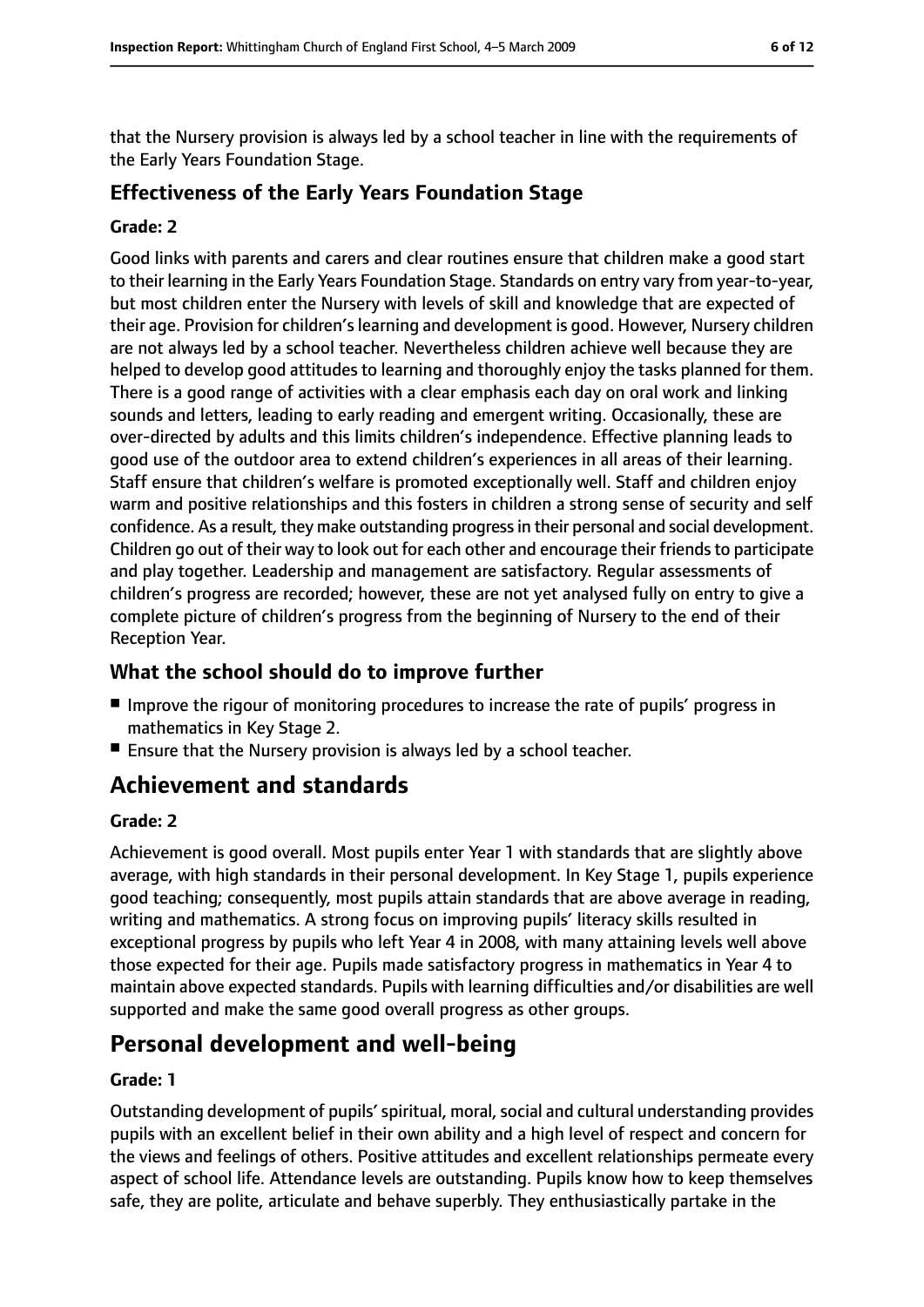opportunities to join clubs and playtimes are enjoyable social occasions. Pupils make very sensible choices about what they eat and take regular exercise. This is because they have an excellent understanding of how to keep themselves fit and healthy. Pupils have a very strong sense of belonging and make a significant contribution to their own and the wider community. By the time they leave, pupils have acquired very secure social and academic skills for their future economic well-being.

# **Quality of provision**

### **Teaching and learning**

#### **Grade: 2**

Pupils generally make good gains in their learning because teachers plan well and make imaginative use of resources to make learning fun. During lessons, teachers provide pupils with very good feedback based on regular assessments of how well they are doing. Excellent relationships between adults and pupils give learners the confidence to 'have a go' safe in the knowledge that further explanation and support will be forthcoming if needed. Teachers use questions well to involve all pupils in lessons but sometimes miss opportunities to target questions to different abilities within the class. Good use is made of information and communication technology to encourage pupils to research information and to present and record information in different ways.

### **Curriculum and other activities**

#### **Grade: 2**

The curriculum is highly successful at supporting pupils' social and personal development. There is a strong emphasis on developing pupils' knowledge of what makes each of them unique and respecting this in others. Residential visits, numerous clubs and a wide range of activities add much to pupils' enjoyment of learning. Whole-school topics and meaningful links between subjects add significantly to pupils' good and at times very good progressin reading and writing. The school have implemented a revised curriculum for the teaching of mathematics. This has led to improved pupil knowledge and higher standards at the end of Key Stage 1. However, it is less effective in providing pupils in Key Stage 2 with a wide range of opportunities to put their good mathematical knowledge into practice.

### **Care, guidance and support**

#### **Grade: 1**

The school provides excellent day-to-day care for pupils. The outstanding family ethos in the school is central to the success in developing pupils' outstanding personal and social skills. The school's commitment to pupils' well-being is exemplified by the way all pupils are known and responded to as individuals and helped to be responsible members of the school community. The school's systems for safeguarding pupils meet national guidelines. Guidance for pupils' academic progress is strong and pupils make very good use of the advice and the targets teachers give to them. The school has good links with other agencies to ensure that pupils with learning difficulties and/or disabilities are well provided for and make good progress.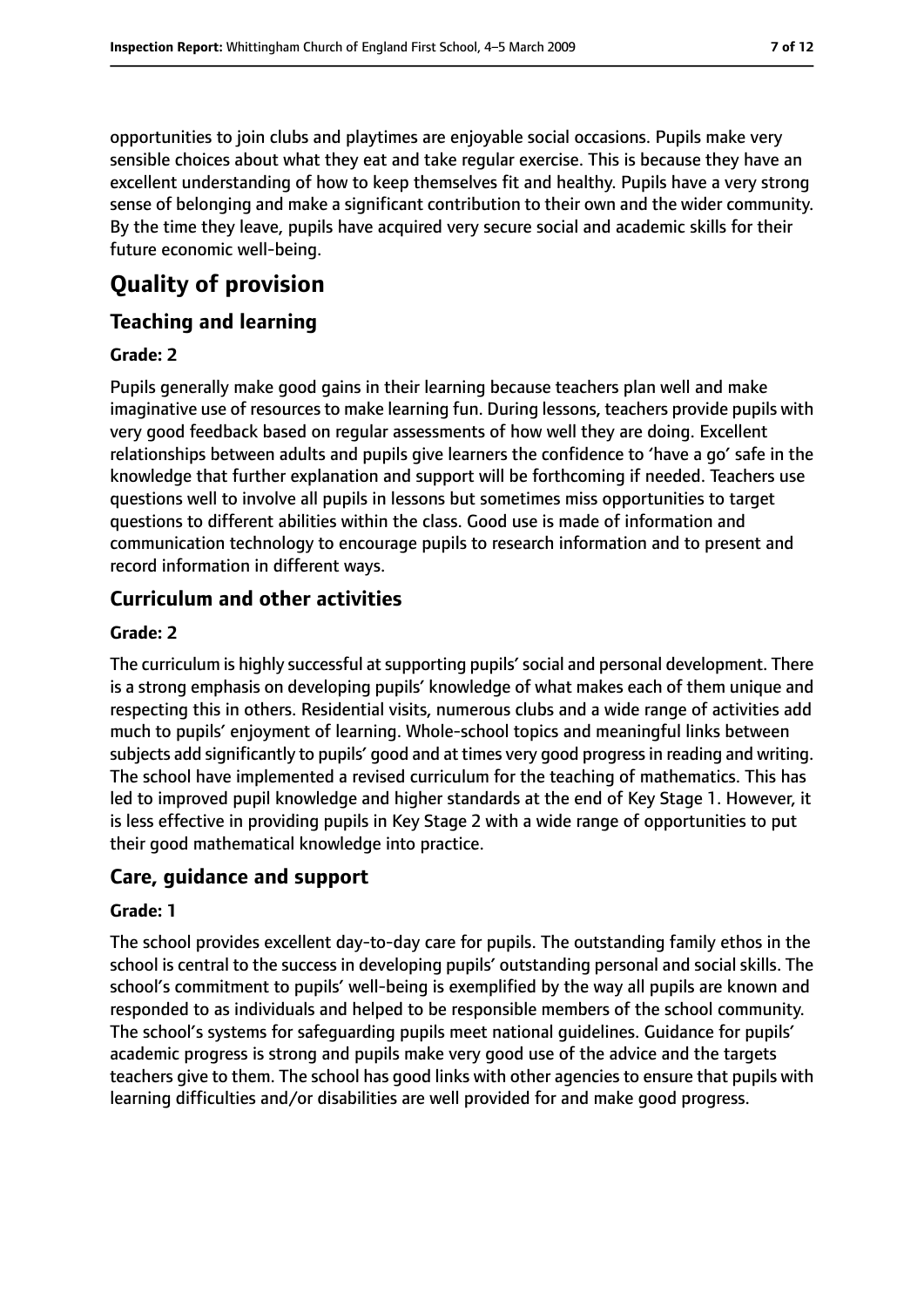# **Leadership and management**

#### **Grade: 2**

The headteacher works very effectively with the whole school community ensuring high quality care and support for each individual. Since the last inspection, good leadership and management have led to improved resources to support pupils' progress in reading and the creation of a varied curriculum for the teaching of writing. As a result, pupils who left the school at the end of Year 4 in 2008 made exceptional progressin these areas of their learning. The school regularly canvases pupils and their parents about how aspects of the school's work can be improved. This, together with strong links made in the immediate and wider locality, contributes well to community cohesion. Pupils' progress is carefully tracked as they move through the school and this information is used well to amend future provision. However, monitoring is not rigorous enough to ensure that new initiatives have a consistently good impact on the progress which pupils make. Governance is satisfactory overall. Although governors play a valuable part in the school's drive for improvement they have not met the statutory requirement to ensure that Nursery children are led by a school teacher at all times. Nevertheless, children in the Early Years Foundation Stage make good progress and their safety and security is given close attention.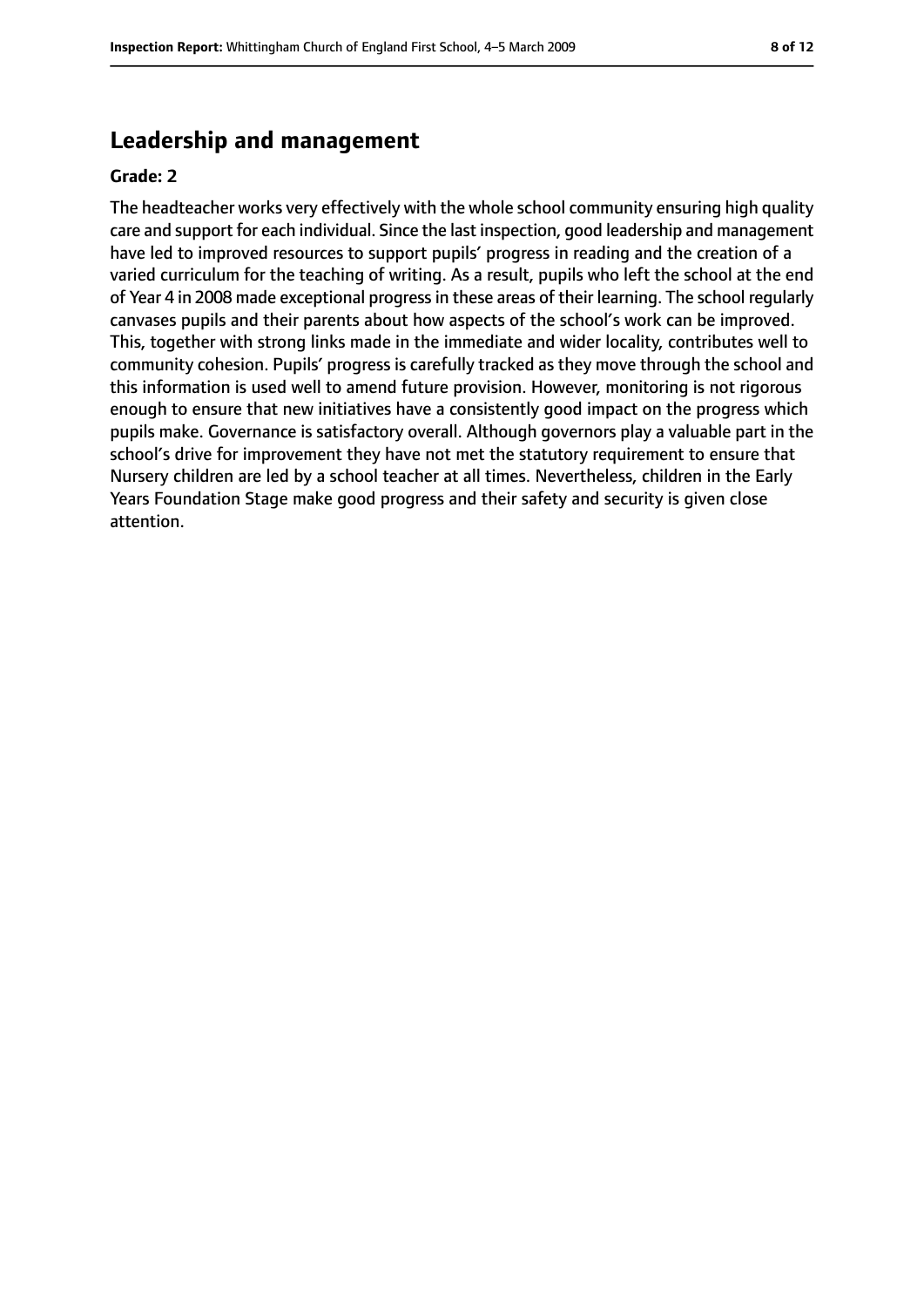**Any complaints about the inspection or the report should be made following the procedures set out in the guidance 'Complaints about school inspection', which is available from Ofsted's website: www.ofsted.gov.uk.**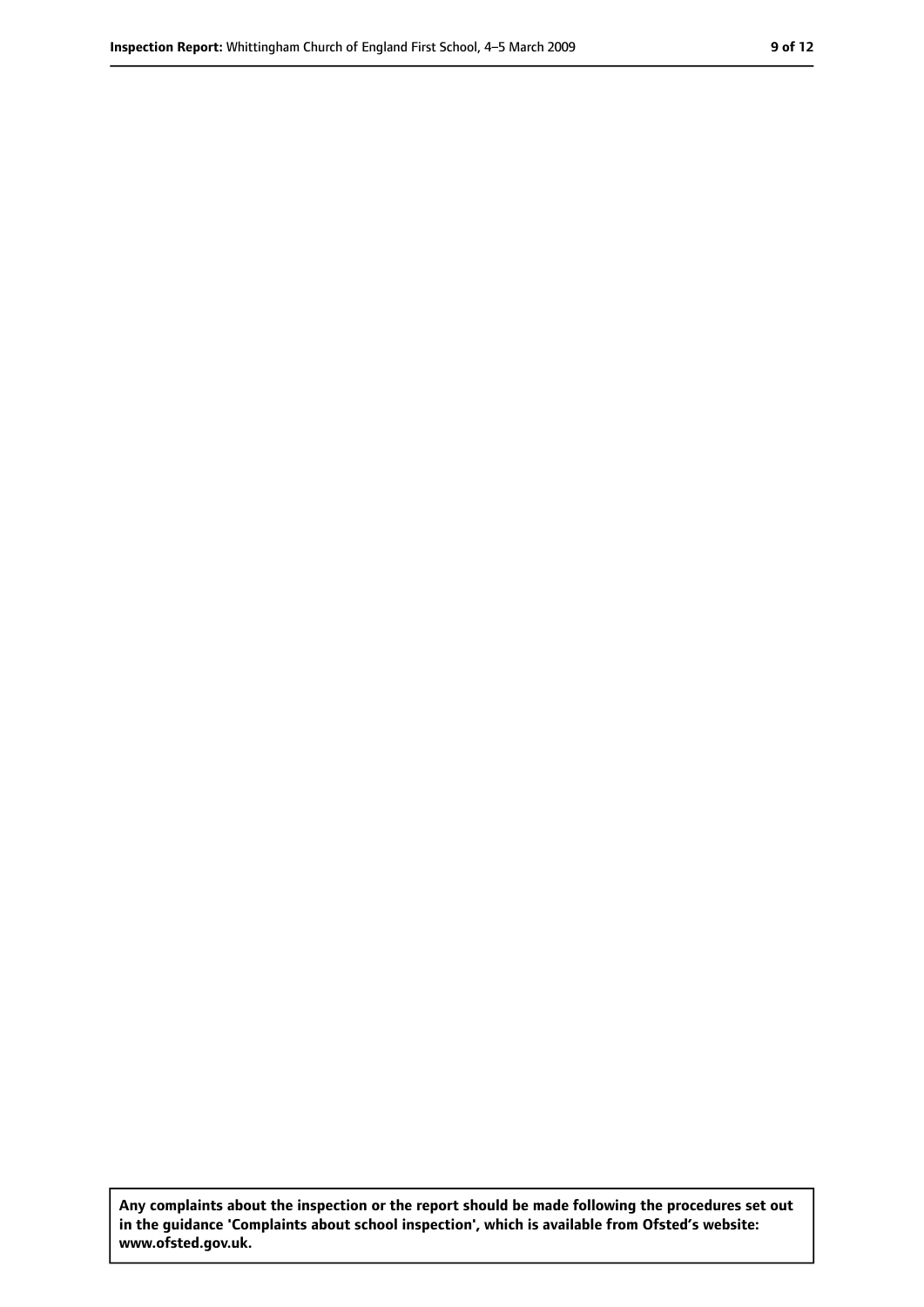# **Inspection judgements**

| Key to judgements: grade 1 is outstanding, grade 2 good, grade 3 satisfactory, and | <b>School</b>  |
|------------------------------------------------------------------------------------|----------------|
| arade 4 inadequate                                                                 | <b>Overall</b> |

# **Overall effectiveness**

| How effective, efficient and inclusive is the provision of<br>education, integrated care and any extended services in meeting the<br>needs of learners? |     |
|---------------------------------------------------------------------------------------------------------------------------------------------------------|-----|
| Effective steps have been taken to promote improvement since the last<br>inspection                                                                     | Yes |
| How well does the school work in partnership with others to promote learners'<br>well being?                                                            |     |
| The capacity to make any necessary improvements                                                                                                         |     |

# **Effectiveness of the Early Years Foundation Stage**

| How effective is the provision in meeting the needs of children in the<br><b>EYFS?</b>       |  |
|----------------------------------------------------------------------------------------------|--|
| How well do children in the EYFS achieve?                                                    |  |
| How good are the overall personal development and well-being of the children<br>in the EYFS? |  |
| How effectively are children in the EYFS helped to learn and develop?                        |  |
| How effectively is the welfare of children in the EYFS promoted?                             |  |
| How effectively is provision in the EYFS led and managed?                                    |  |

# **Achievement and standards**

| How well do learners achieve?                                                                               |  |
|-------------------------------------------------------------------------------------------------------------|--|
| The standards <sup>1</sup> reached by learners                                                              |  |
| How well learners make progress, taking account of any significant variations<br>between groups of learners |  |
| How well learners with learning difficulties and/or disabilities make progress                              |  |

<sup>&</sup>lt;sup>1</sup>Grade 1 - Exceptionally and consistently high; Grade 2 - Generally above average with none significantly below average; Grade 3 - Broadly average to below average; Grade 4 - Exceptionally low.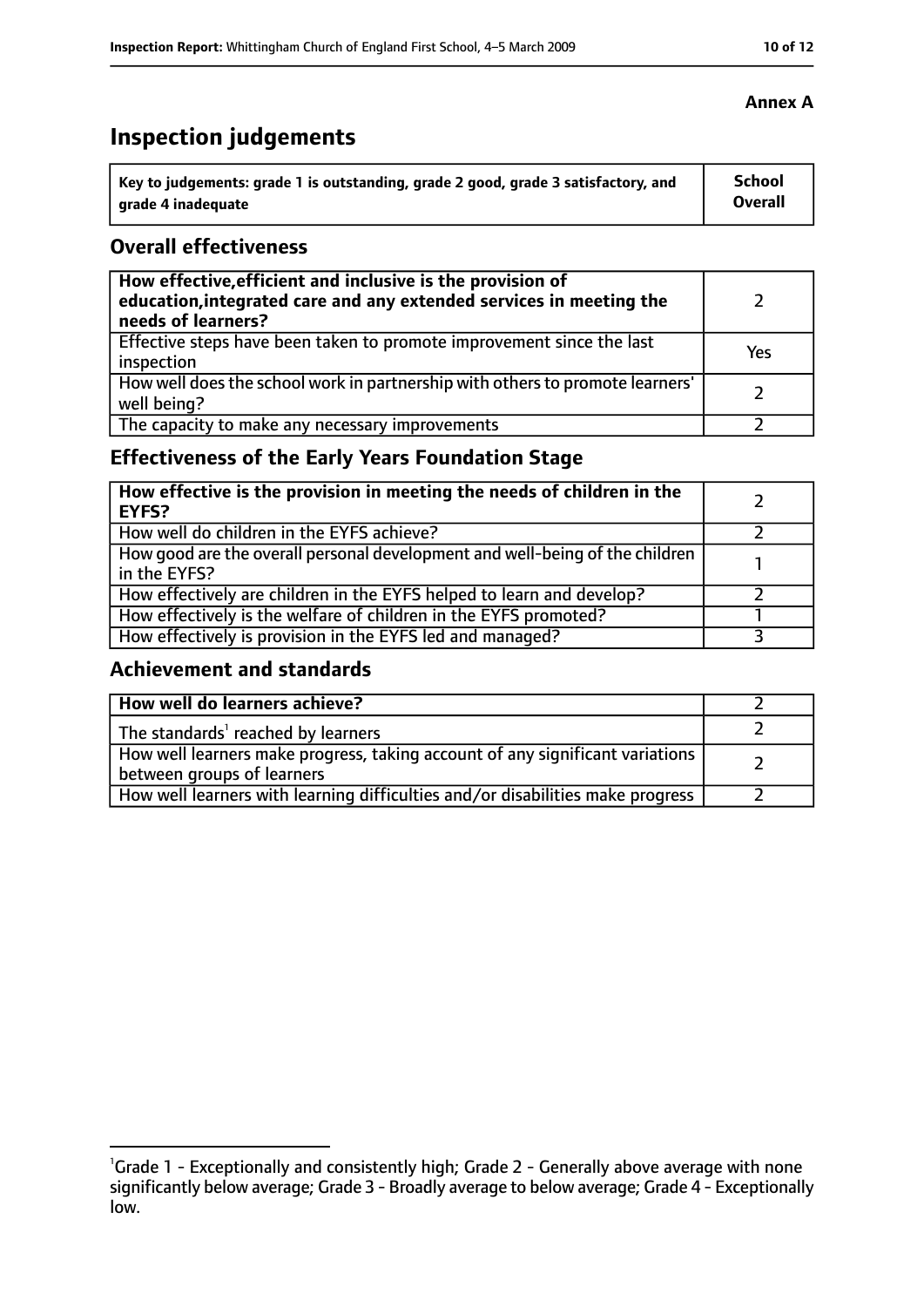# **Personal development and well-being**

| How good are the overall personal development and well-being of the<br>learners?                                 |  |
|------------------------------------------------------------------------------------------------------------------|--|
| The extent of learners' spiritual, moral, social and cultural development                                        |  |
| The extent to which learners adopt healthy lifestyles                                                            |  |
| The extent to which learners adopt safe practices                                                                |  |
| The extent to which learners enjoy their education                                                               |  |
| The attendance of learners                                                                                       |  |
| The behaviour of learners                                                                                        |  |
| The extent to which learners make a positive contribution to the community                                       |  |
| How well learners develop workplace and other skills that will contribute to<br>their future economic well-being |  |

# **The quality of provision**

| How effective are teaching and learning in meeting the full range of<br>learners' needs?              |  |
|-------------------------------------------------------------------------------------------------------|--|
| How well do the curriculum and other activities meet the range of needs and<br>interests of learners? |  |
| How well are learners cared for, quided and supported?                                                |  |

# **Leadership and management**

| How effective are leadership and management in raising achievement<br>and supporting all learners?                                              |           |
|-------------------------------------------------------------------------------------------------------------------------------------------------|-----------|
| How effectively leaders and managers at all levels set clear direction leading<br>to improvement and promote high quality of care and education |           |
| How effectively leaders and managers use challenging targets to raise standards                                                                 |           |
| The effectiveness of the school's self-evaluation                                                                                               |           |
| How well equality of opportunity is promoted and discrimination eliminated                                                                      |           |
| How well does the school contribute to community cohesion?                                                                                      |           |
| How effectively and efficiently resources, including staff, are deployed to<br>achieve value for money                                          |           |
| The extent to which governors and other supervisory boards discharge their<br>responsibilities                                                  | 3         |
| Do procedures for safequarding learners meet current government<br>requirements?                                                                | Yes       |
| Does this school require special measures?                                                                                                      | <b>No</b> |
| Does this school require a notice to improve?                                                                                                   | No        |